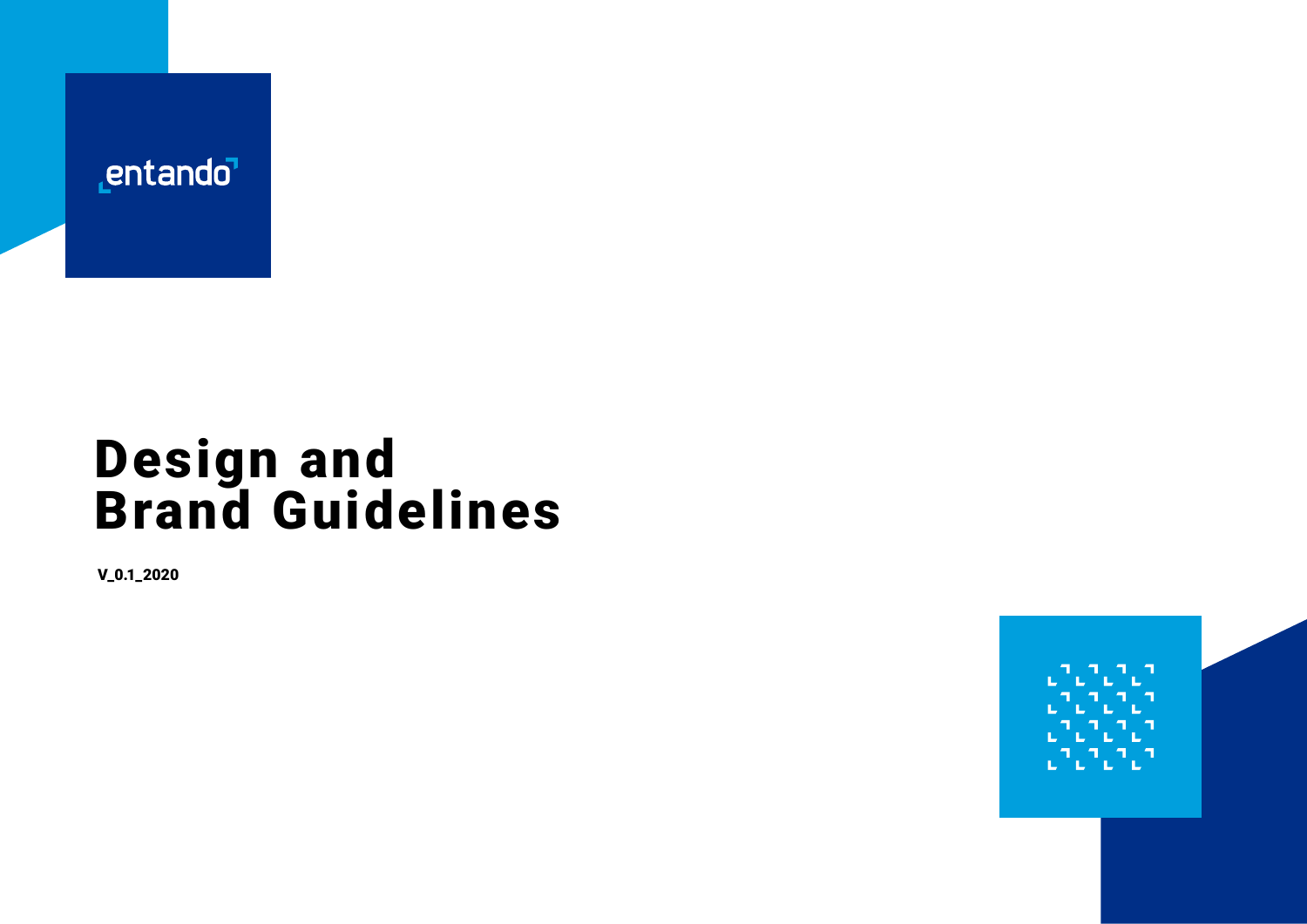$2 / 1 / 20$ 

## $e^7$

## The Company Introduction

#### The design guidelines

These guidelines describe the visual and verbal elements that represent **Entando's** corporate identity. This includes our name, logo and other elements such as color, type and graphics.

Sending a consistent and controlled message about who we are is essential to presenting a strong, unified image of our company.

These guidelines reflect **Entando's** commitment to quality, consitency and style.

The **Entando** brand, including the logo, name, colors and identifying elements, are valuable company assets.

Each of us is responsible for protecting the company's interests by preventing unauthorized or incorrect use of the **Entando** name and marks.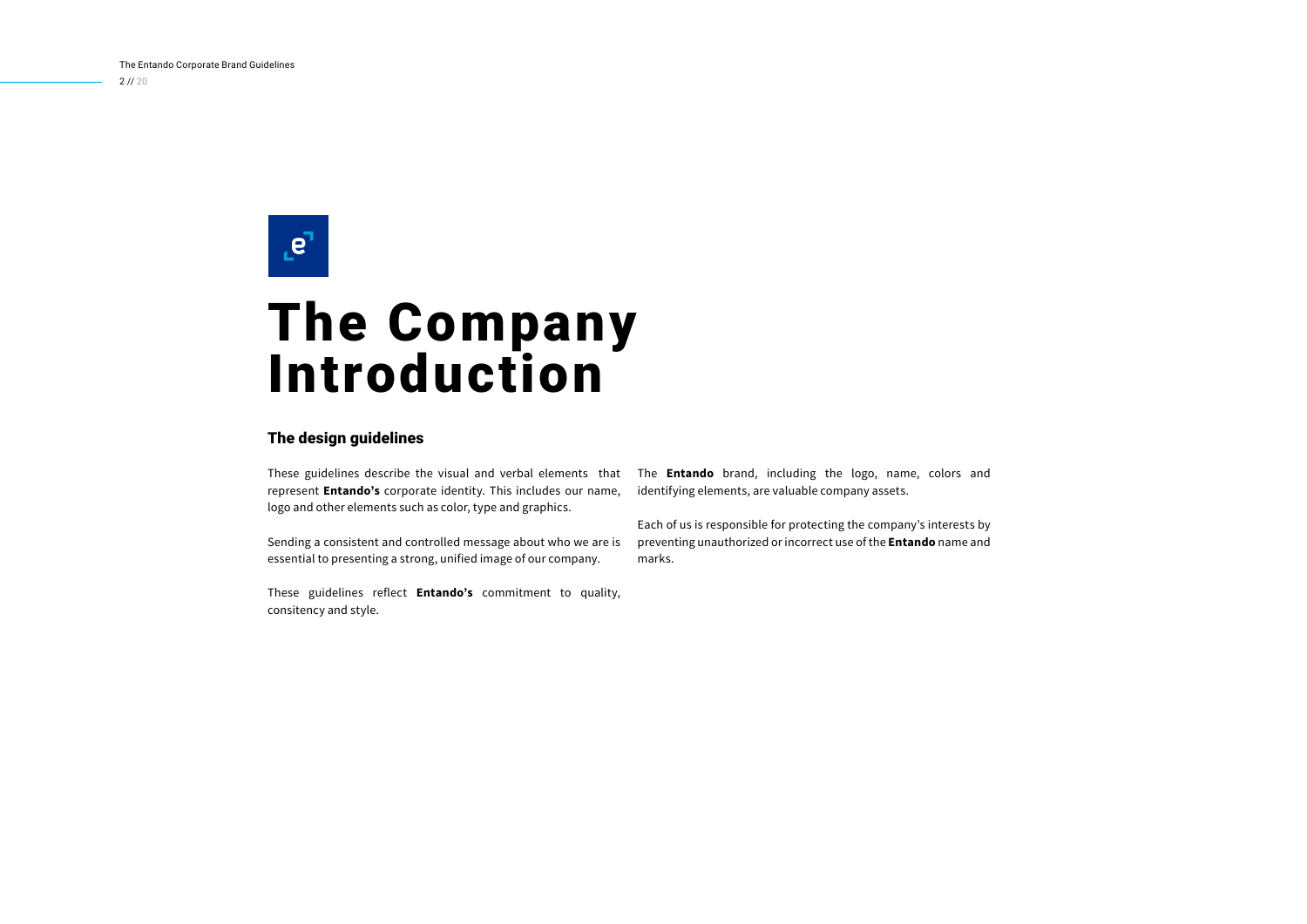## ENTANDO

## **Table of Contents**

- SECTION 1 | CORPORATE LOGO
- SECTION 2 | CORPORATE TYPOGRAPHY
- SECTION 3 | TEXT HIERARCHY
- SECTION 4 | CORPORATE COLOR SYSTEM
- SECTION 5 | CORPORATE STATIONERY
- SECTION 6 | LOGO PLACEMENT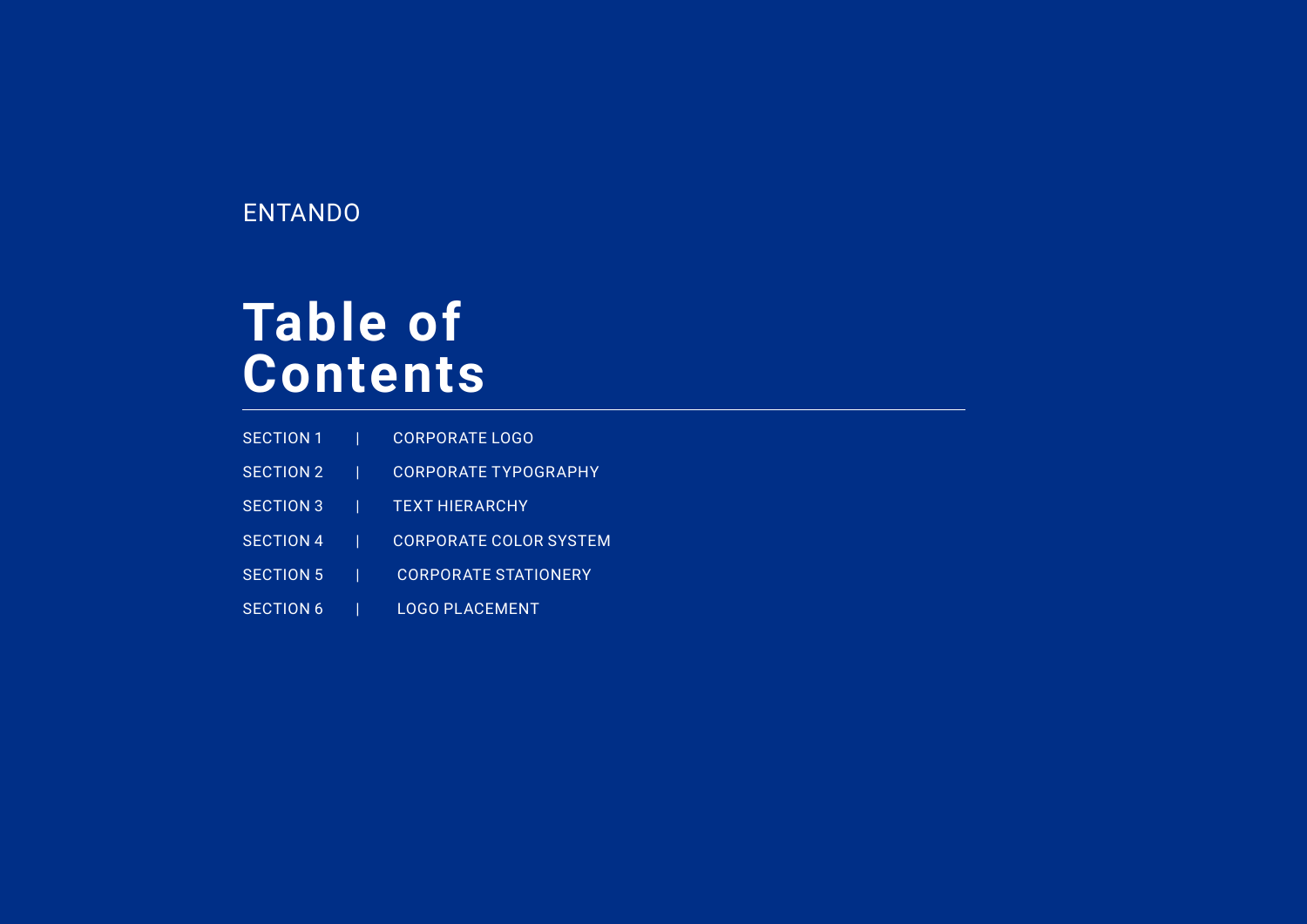

## **The Corporate O1** The Corporate<br>
LOGO Signage

Our Logo is the key building block of our identity, the primary visual element that identifies us. The signature is a combination of the symbol itself and our company name – they have a fixed relationship that should never be changed in any way.

The Logo Introduction The Logo Application The Logo Elements Clearspace and computation Incorrect Logo Applications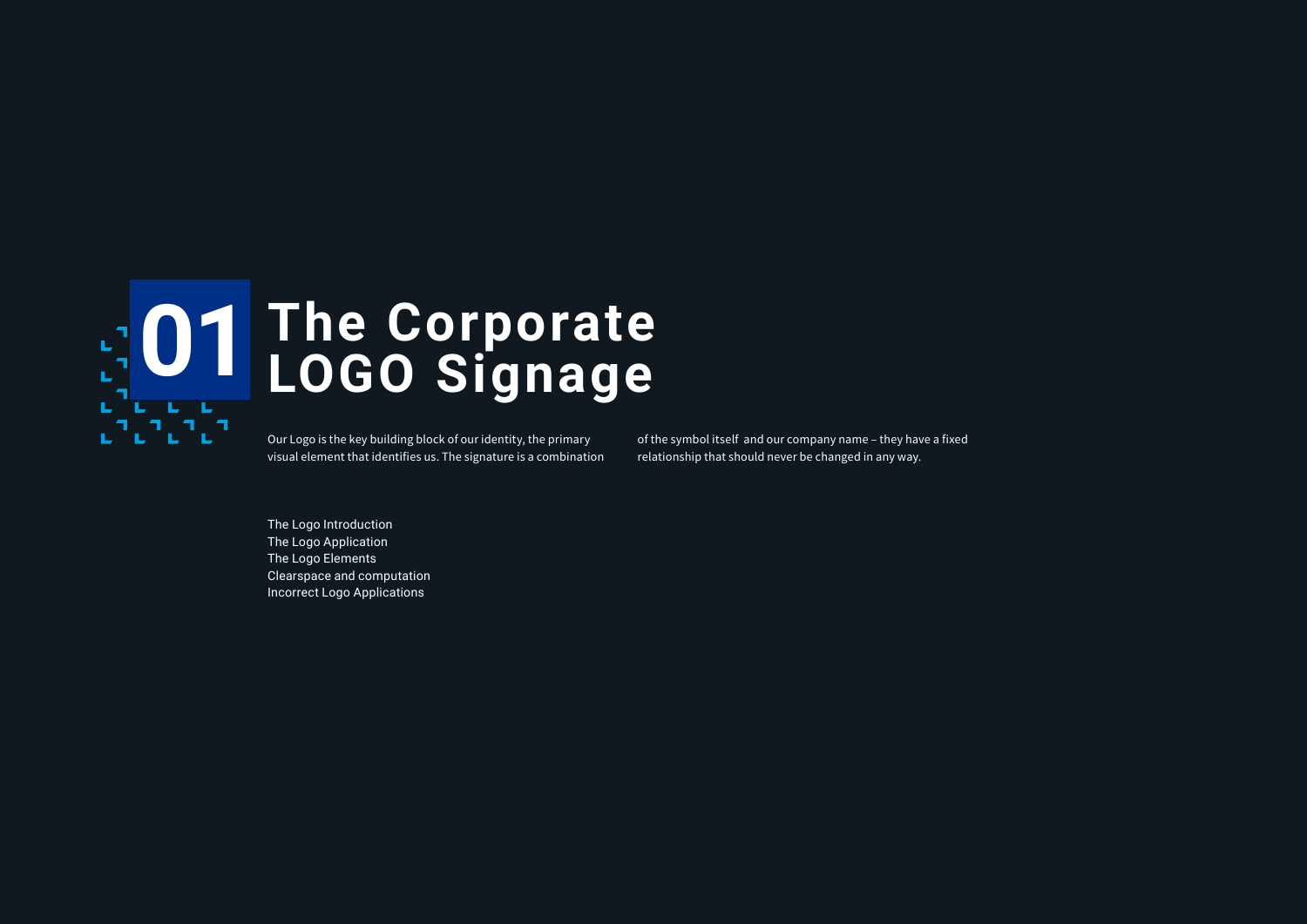## The Corporate Fonts and Typography

#### The Full Logotype

The entando logo is characterized by two basic elements: the typo logo element consisting of custom typefaces and two brakets that cage the type logo.

The brackets elements symbolize the typical sign of the code that refers to web development, these two elements express what is the main feature of Entando, a Micro Frontend platform.

The Custom type instead shall to express the possibility that you have with Entando of being able to build customized web applications, the letters are characterized by broad shoulders and almost regular geometric shapes, the inclination in the temples of the T and D recall growth and the desire to aim up. Overall, the logo expresses a sense of dynamism, reliability and the desire to innovate and become a leader in the market.

entando

**1) The general Logo** 

The main logo is the dark logo used on white or colored backround. For darker backrounds you will find an alternative below.

2) The Logo Dark Version

will be used when the backround color ist light colored.

3) The Logo Light Version will be used when the backround color ist dark colored.

Recommended formats are: .eps | .ai | .png | .jpg | .tiff

#### Attention:

Use of any stylized, animated, hand drawn or other versions of a inofficial logo is not permitted. This undermines the logo system and brand consistency. Please consult with the Entando Brand team if you have any questions or need further help.

LOGO LIGHT VERSION LOGO DARK VERSION

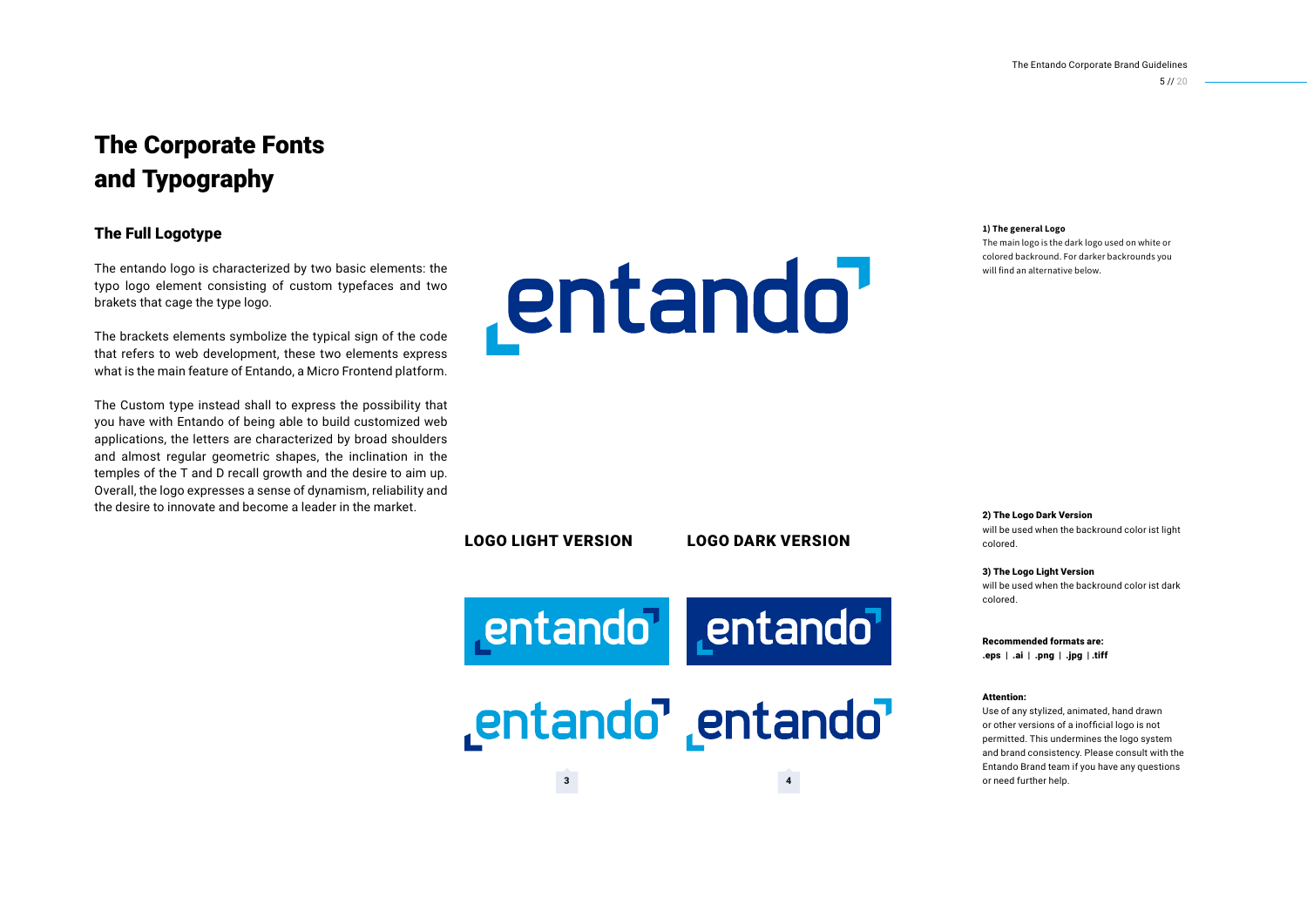## **Logo Construction, Clearspace And Computation**

It is important to keep corporate marks clear of any other graphic elements. To regulate this, an exclusion zone has been established around the corporate mark. This exclusion zone indicates the closest any other graphic element or message can be positioned in relation to the mark of the the symbol itself and our company name – they have a fixed relationship that should never be changed in any way.









#### **Clearspace**

Logo Symbol



Whenever you use the logo, it should be surrounded with clear space to ensure its visibility and impact. No graphic elements of any kind should invade this zone.

#### Computation

- To work out the clearspace take the height of the logo and divide it in half. (Clearspace = Height / 2).



# entando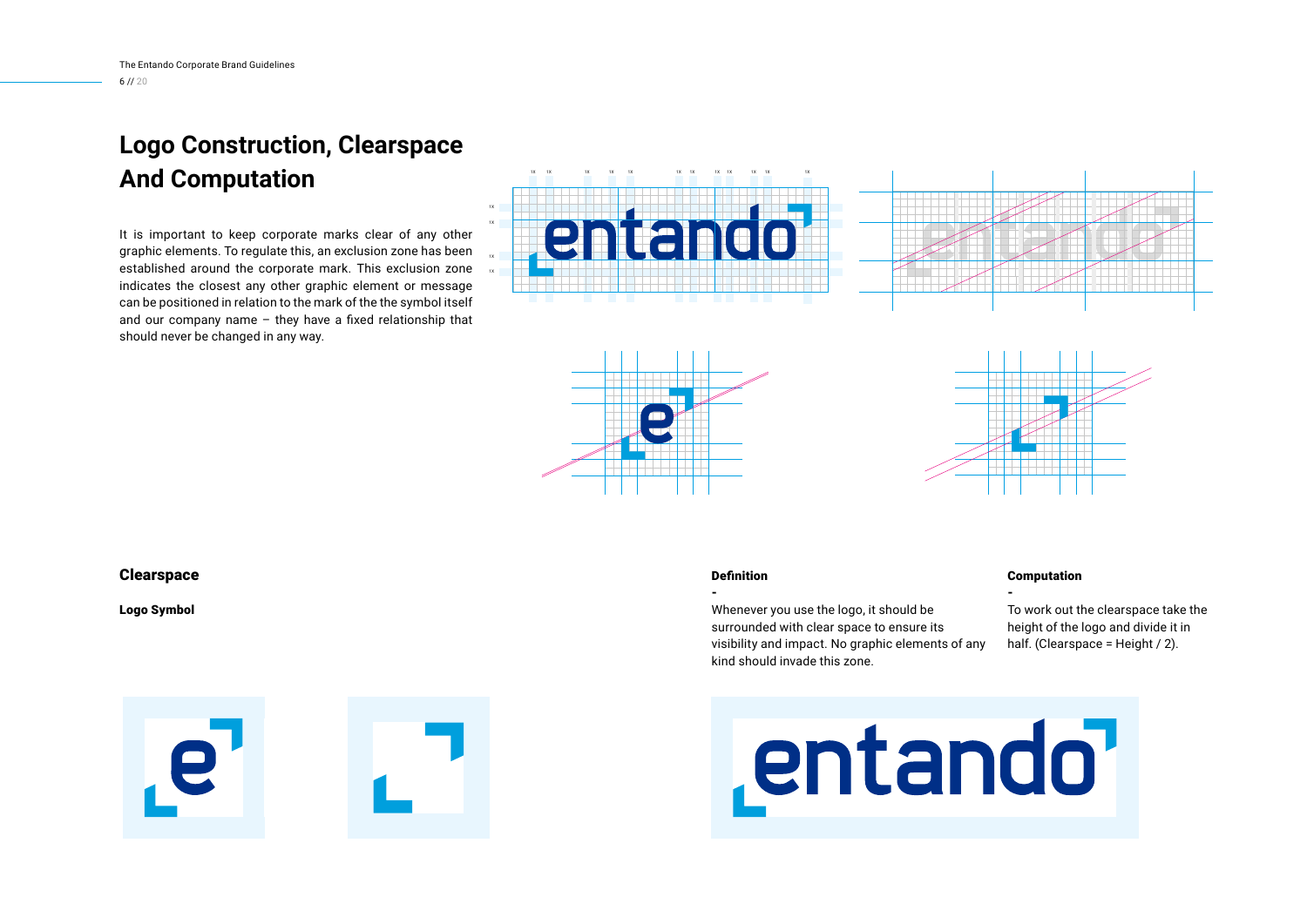## Application on a Background



| entando <sup>7</sup> | $\cdot$ e |        |
|----------------------|-----------|--------|
| entando              | $e^r$     | ี่∟่ ื |
| entando              | $e^7$     | ่∟่า   |
| entando'             | $e^7$     | ᇅ      |
| entando <sup>7</sup> | $e^r$     | ᇅ      |
| entando'             | <b>e</b>  |        |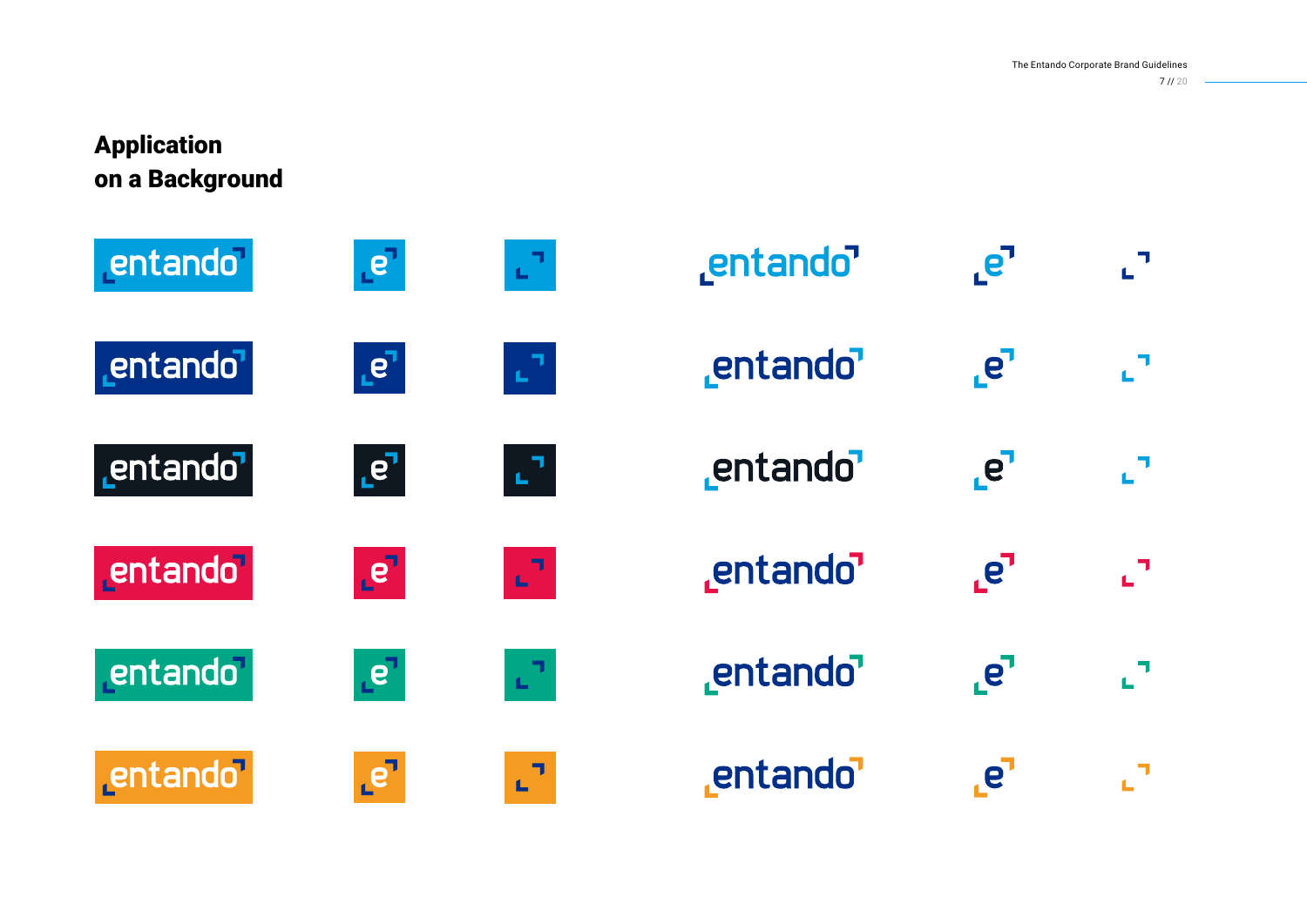entando<sup>7</sup> entando<sup>7</sup> \_entando<sup>1</sup> MINIMUM LOGO SIZES Full Logo Minimum Size: 20mm x 3.33 mm 40 mm 30 mm 20 mm



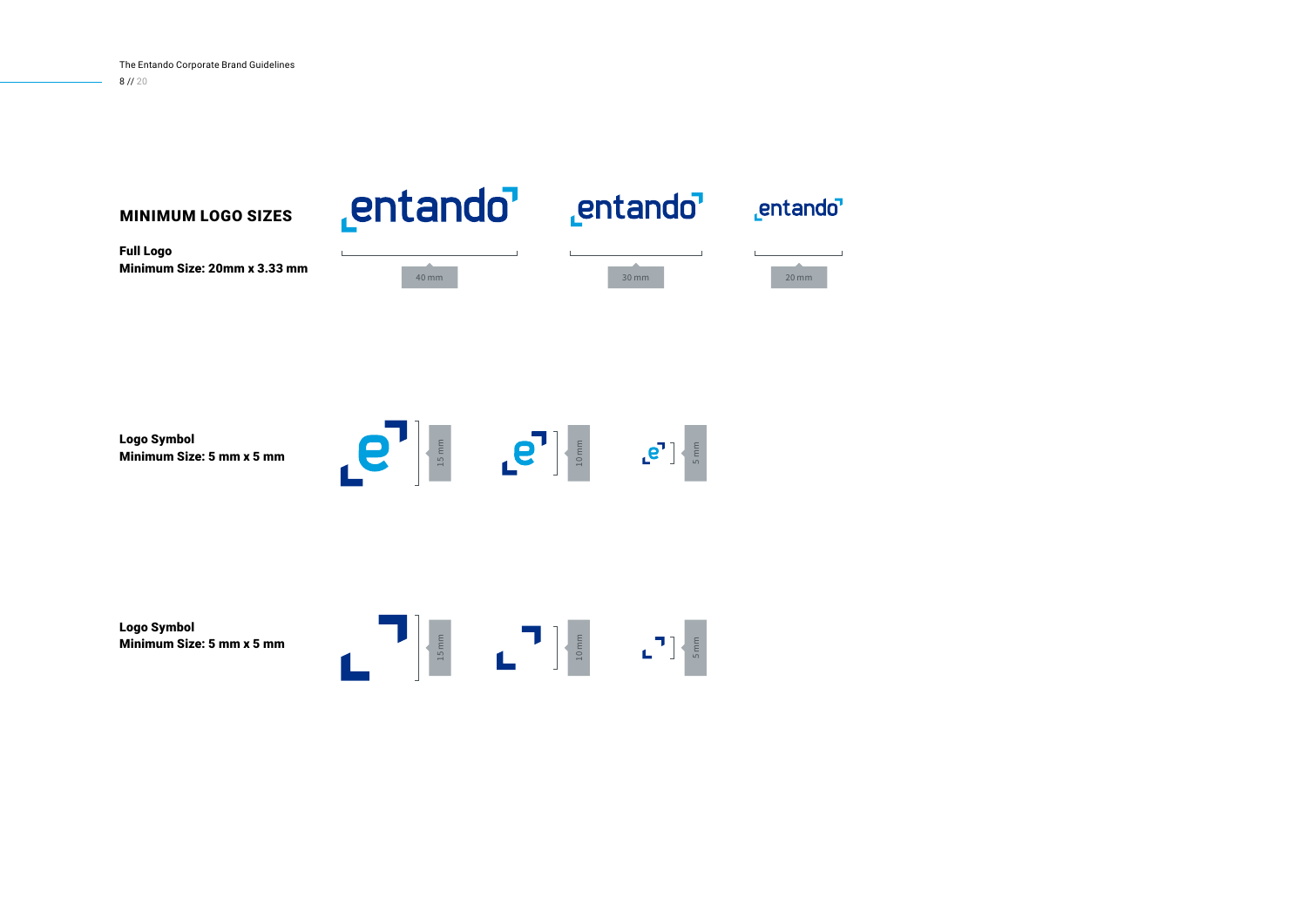

sub-hierarchy per se in an overall design project. Typographic hierarchy presents lettering so that the most important words are displayed with the most impact so users can scan text

for key information. Typographic hierarchy creates contrast between elements. There are a variety of ways you can create a sense of hierarchy. Here are some of the most common techniques for Entando.Inc layouts.

**The Corporate Fonts** Primary Font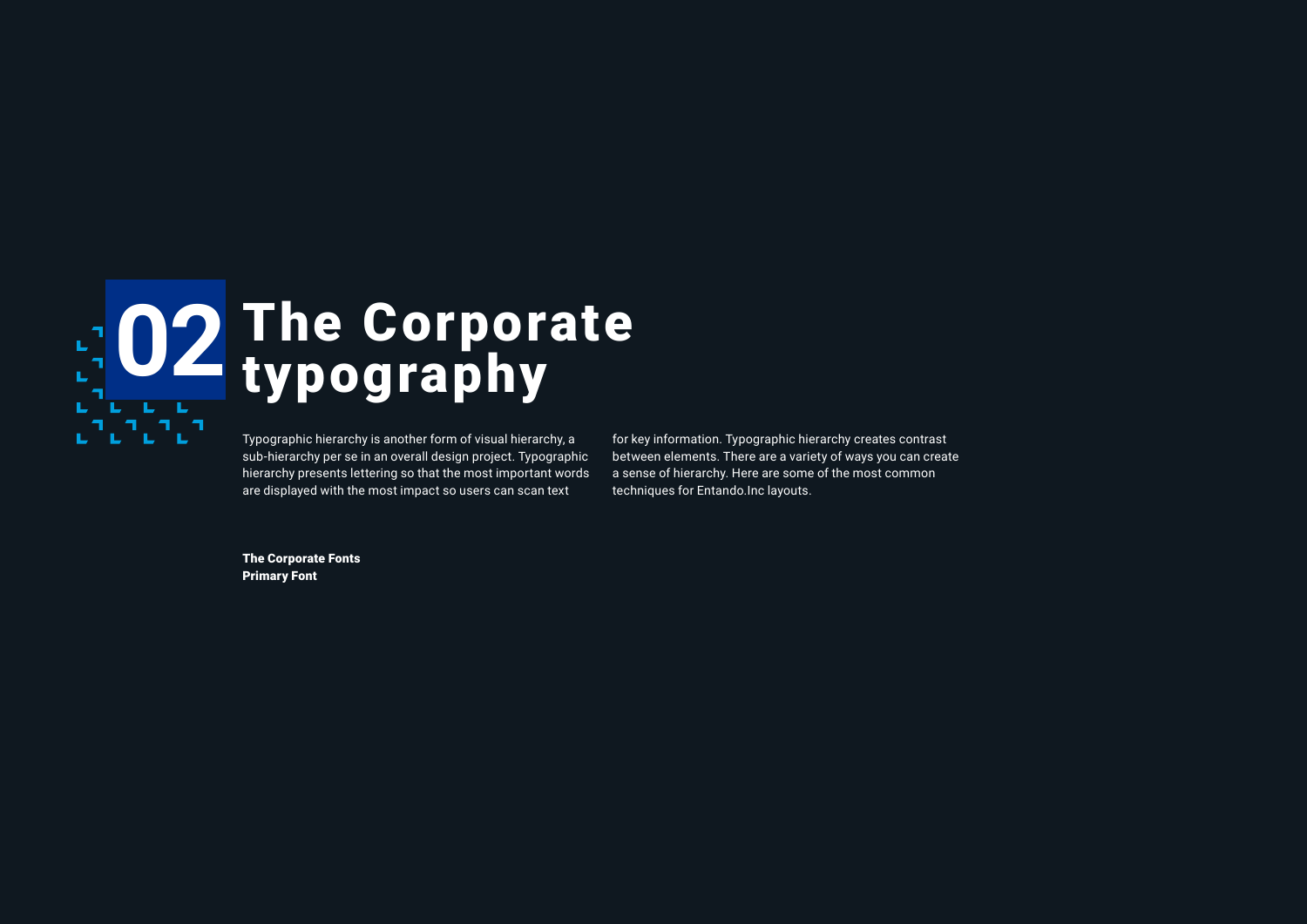### Logo Construction, Clearspace And Computation

#### The font

Roboto has a dual nature. It has a mechanical skeleton and the forms are largely geometric. At the same time, the font features friendly and open curves. While some grotesks distort their letterforms to force a rigid rhythm, Roboto doesn't compromise, allowing letters to be settled into their natural width. This makes for a more natural reading rhythm more commonly found in humanist and serif types.

This is the regular family, which can be used alongside the Roboto Condensed family and the Roboto Slab family.

## ROBOTO

### A B C D E F G H I J K L M N O P Q R S T U V W X Y Z  $_{\tiny\textsf{Bold}}$

abcdefghijklmnopqrstuvwxyz

A B C D E F G H I J K L M N O P Q R S T U V W X Y Z Regular abcdefghijklmnopqrstuvwxyz

## 01234567890 **Figures**

Special Characters  $!$  " § \$ % & / ( ) = ? ` ; : ; " ¶ ¢ [ ] | «∑€® † Ω¨⁄ø π • ±'æœ@∆º ª© ƒ ∂' å ¥ ≈ ç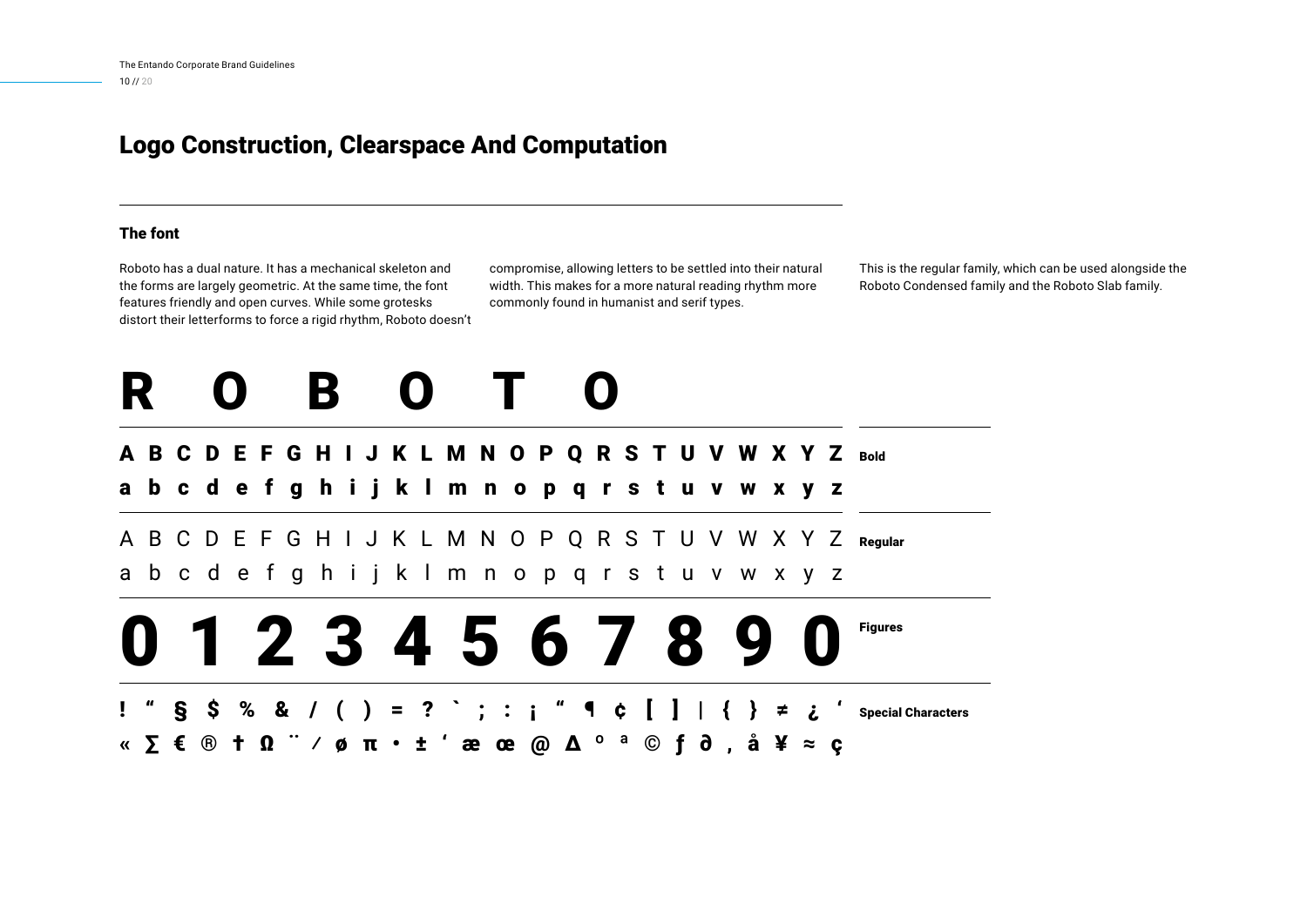$11 / 120$ 

| <b>CONTEXT TEXT</b><br><b>AND INNER HEADLINES</b> | Small Text                  | Entando Type                   |
|---------------------------------------------------|-----------------------------|--------------------------------|
|                                                   |                             | Roboto Regular                 |
|                                                   |                             | 9 pt Type / 12 pt Leading      |
|                                                   | Copy Text                   | Entando Type                   |
|                                                   |                             | Source Sans Pro Regular        |
|                                                   |                             | 11 pt Type / 16 pt Leading     |
|                                                   | Highlighted                 | <b>Entando Type</b>            |
|                                                   | <b>Text Text</b>            |                                |
|                                                   |                             | Roboto bold                    |
|                                                   |                             | 11 pt Type / 16 pt Leading     |
| <b>HEADLINES AND</b>                              | Sublines                    | <b>Entando Type</b>            |
| <b>TYPOBREAKS</b>                                 | Sections<br>H <sub>3</sub>  | Roboto regular - Lowercase     |
|                                                   |                             | 14pt Type / 16pt Leading       |
|                                                   | Big                         |                                |
|                                                   | Headlines                   | <b>Entando Type</b>            |
|                                                   | and Title<br>H <sub>2</sub> |                                |
|                                                   |                             | <b>Roboro Bold - Lowercase</b> |
|                                                   |                             | 24pt Type / 28 pt Leading      |
|                                                   | Sequencer                   |                                |
|                                                   | and Title for               | <b>The Header</b>              |
|                                                   | Marketing                   |                                |
|                                                   | H1                          | <b>Roboto Bold - Lowercase</b> |
|                                                   |                             |                                |

30pt Type / 36 pt Leading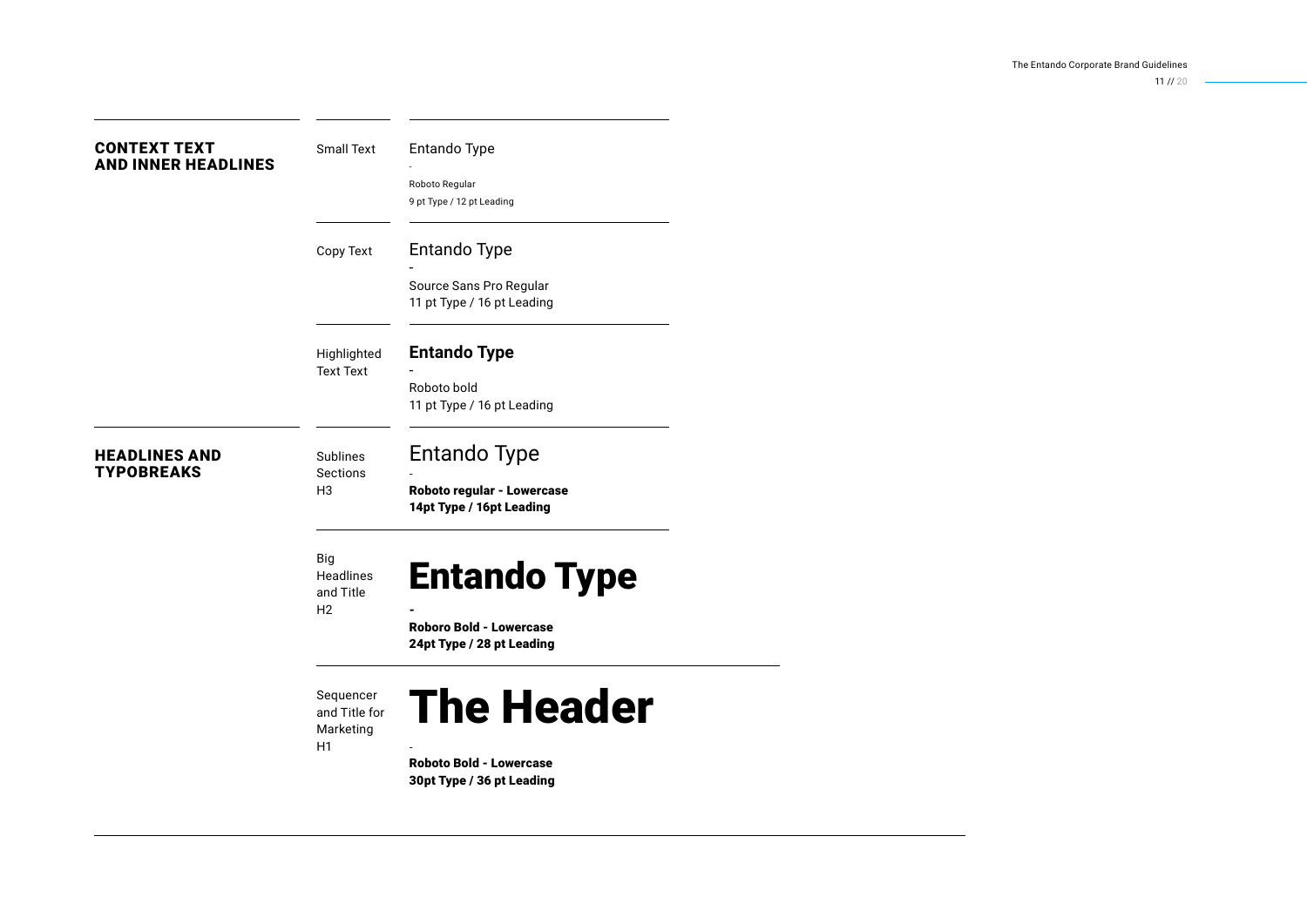## **03** Corporate Color System **L** L <sub>`</sub>∟าূาূา

## The Primary Color System and Color Codes

Color plays an important role in the Entando's corporate identity program. The colors below are recommendations for various media. A palette of primary colors has been developed, which comprise the "One Voice" color scheme. Consistent use of these colors will contribute to the cohesive and harmonious look of the Entando brand identity across all relevant media. Check with your designer or printer when using the corporate colors that they will be always be consistent.

The Corporate Colors Primary Color System Secondary Color System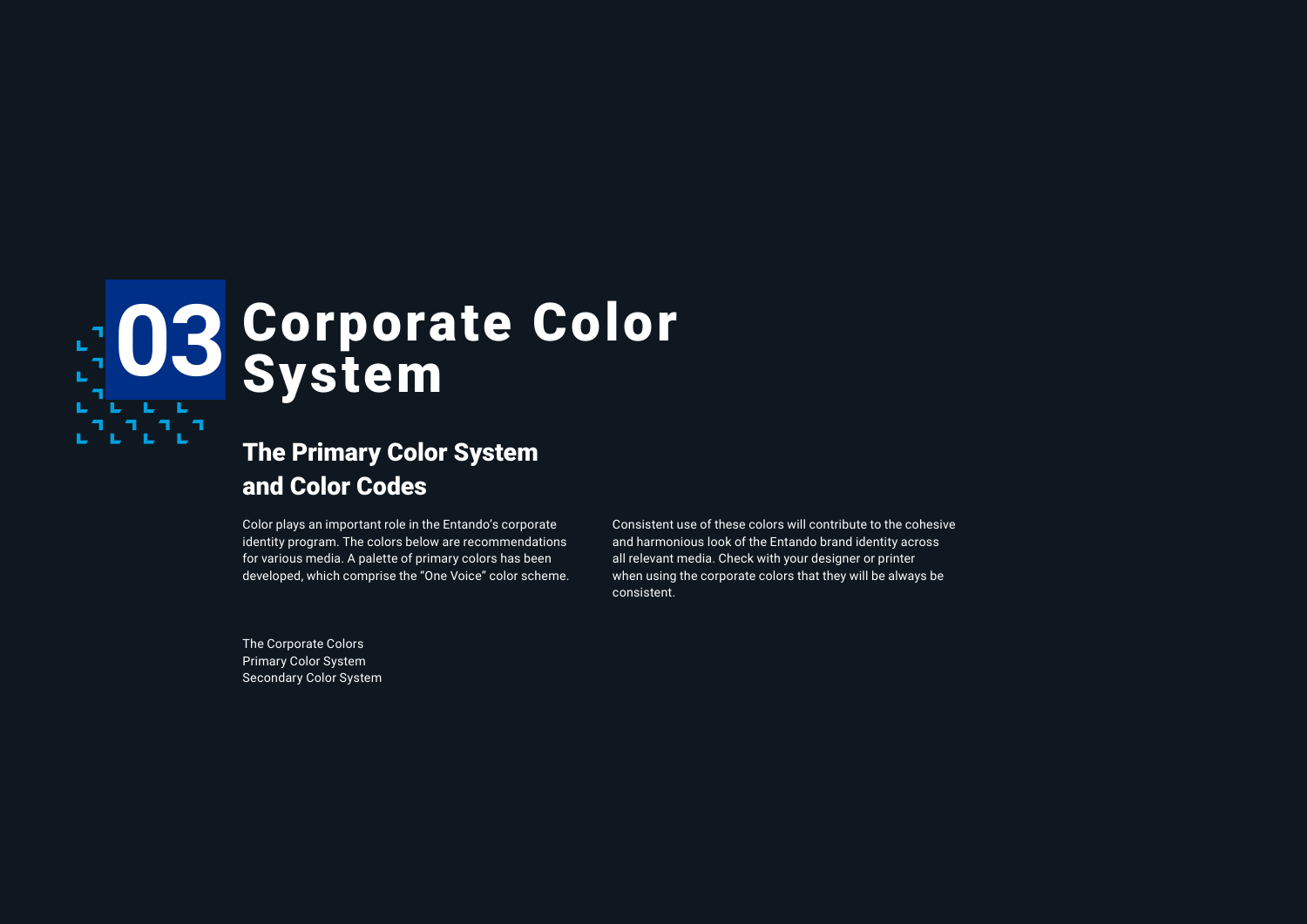13 // 20

## Primary Color system

#### Explanation:

-

Entando has two official colors: Light Blue, Dark Blue. These colors have become a recognizable identifier for the company.

#### Usage:

Use them as the dominant color palette for all internal and external visual presentations of the company.

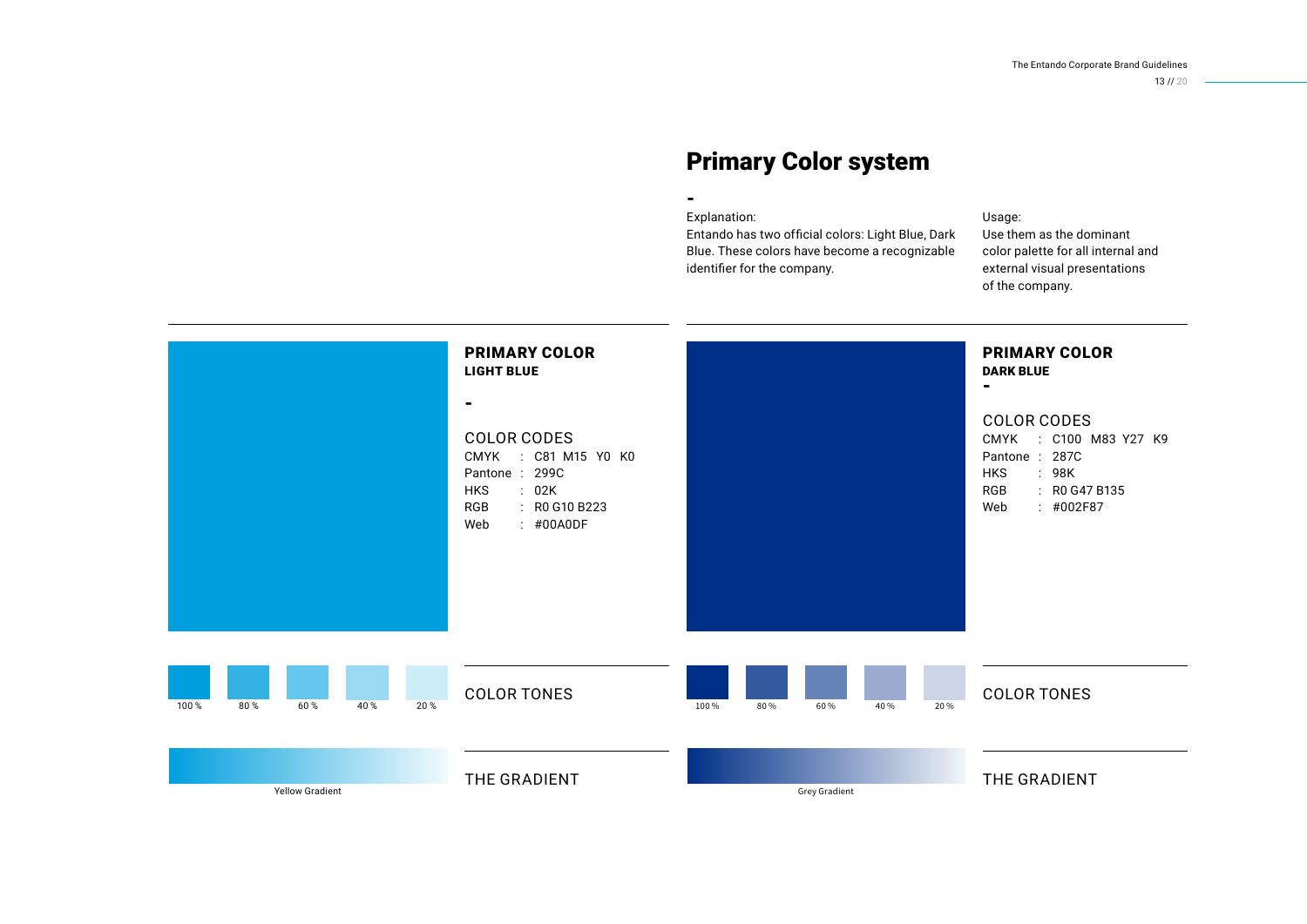## Secondary Color system

Explanation:

-

The Secondary colors are complementary to our official colors, but are not recognizable identifiers for our company. Secondary colors should be used sparingly (less than 10 % of the palette in one piece.

| Tones | <b>COLOR CODES</b><br>CMYK : C93 M77 Y56 K78<br>Pantone: Black 6 C | RGB<br>$\therefore$ R16 G24 B32<br>Web<br>: 40101820  |
|-------|--------------------------------------------------------------------|-------------------------------------------------------|
| Tones | <b>COLOR CODES</b><br>CMYK : CO M98 Y60 KO<br>Pantone: 192C        | RGB<br>: R235 G0 B69<br>: #EB0045<br>Web              |
| Tones | <b>COLOR CODES</b><br>CMYK : CO M47 Y89 KO<br>Pantone: 137C        | RGB<br>$\therefore$ R255 G158 B24<br>Web<br>: #FF9E18 |
| Tones | <b>COLOR CODES</b><br>CMYK : C100 M0 Y60 K0<br>Pantone : GreenC    | RGB<br>$\therefore$ RO G168 B135<br>Web<br>: 400A887  |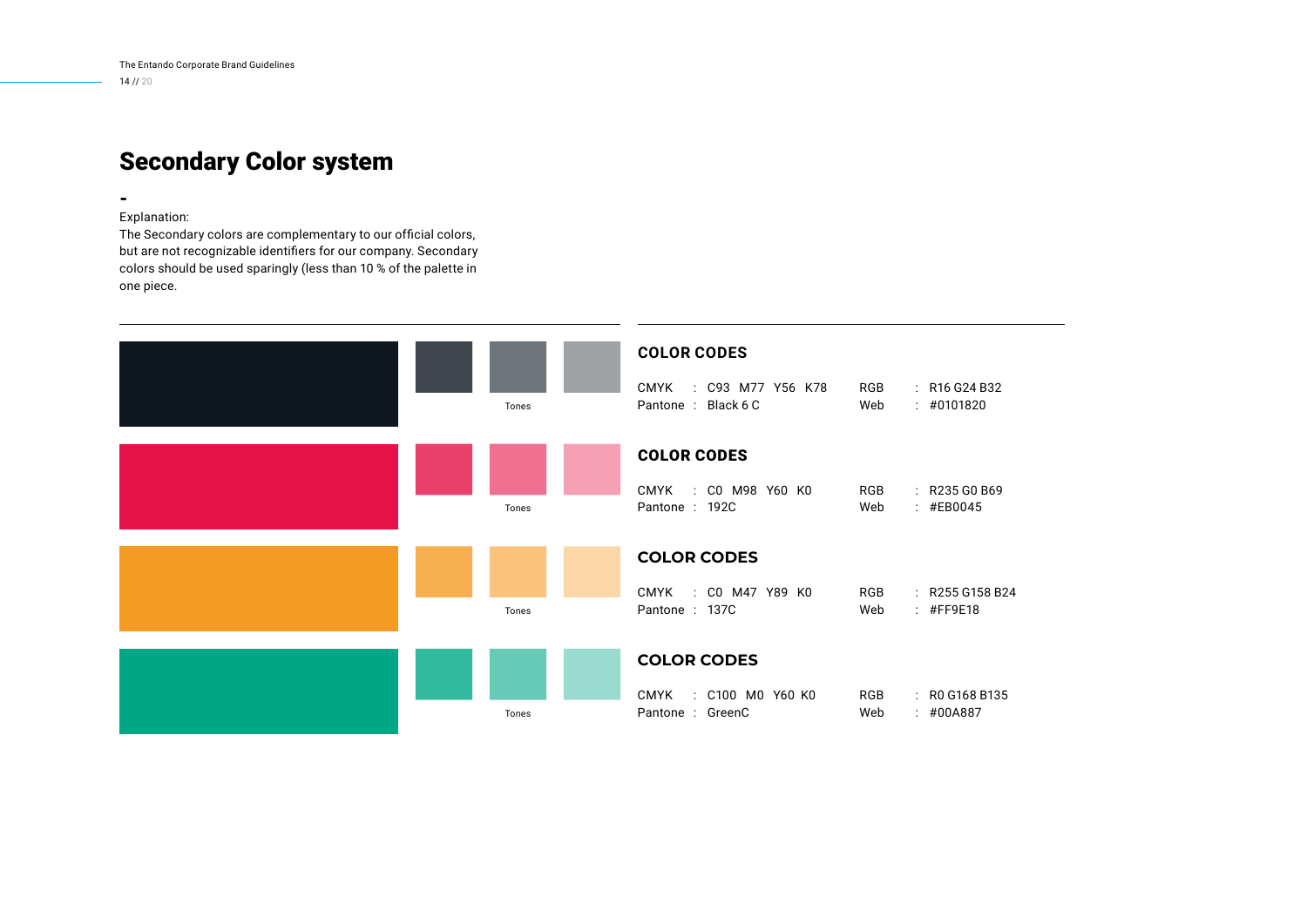

## International Paper **Stationary**

Stationary is a primary means of communication and it is essential that every application be a consistent reflection of our corporate identity. There is only one approved design format for all corporate and business unit stationery, although there are slight variations in size and content for different regions of the world. This section illustrates approved

layouts for standard U.S. business stationary. It includes specifications for typography, color, printing method, paper stock and word processing stationary brand management guidelines do not include invoices, credit letters, business forms, checks, e-mail tags or other business processes

The Company Letterhead The Company Business Cards The Envelope Logo Placement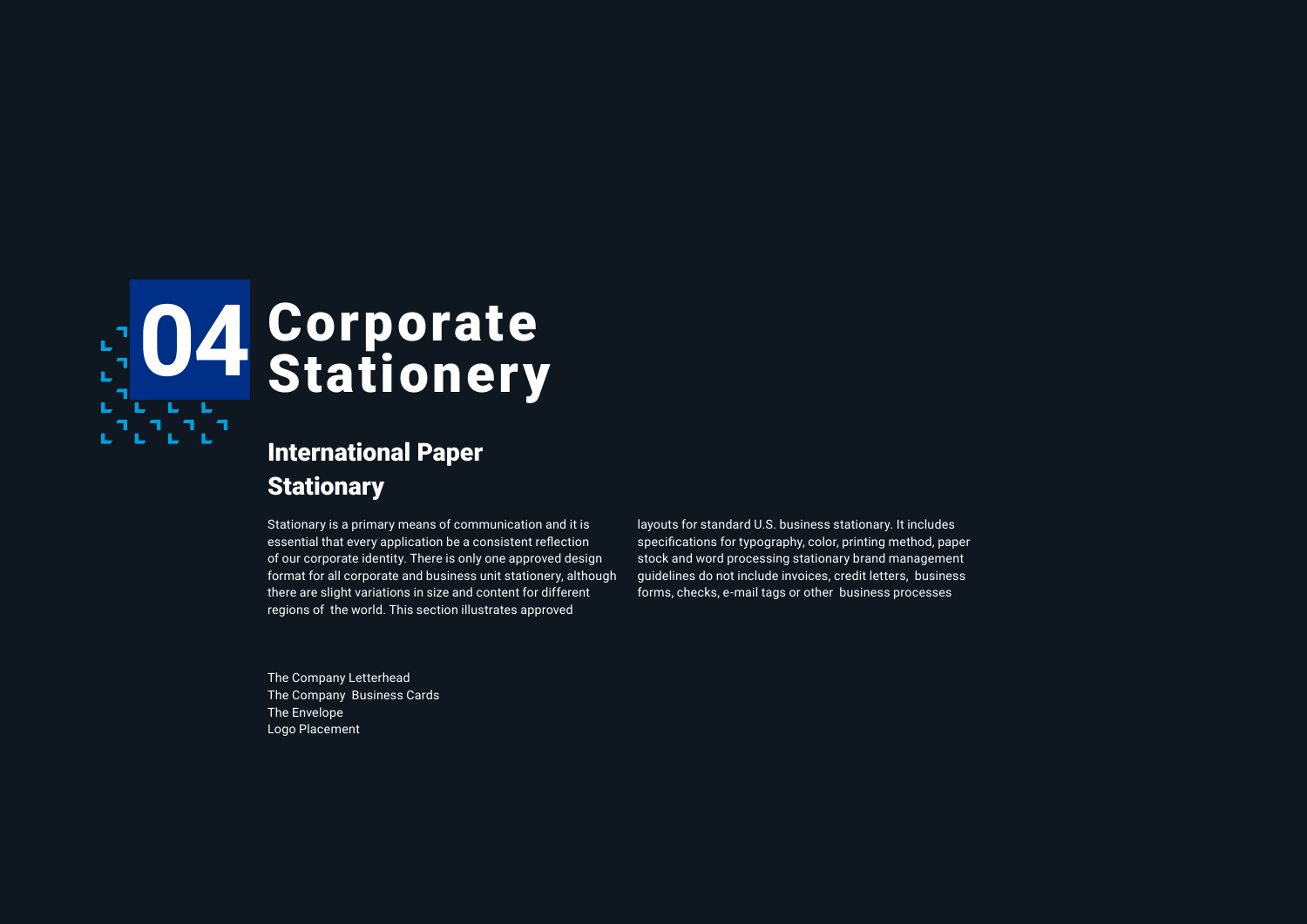### The Company Letterhead

#### **Explanation:**

-

#### **Usage:**

This shows the approved layouts with the primary elements of the Entando stationery system for the front- and backside of the letterheads.

The letterhead will be used for all official communication that is going out of Entando.

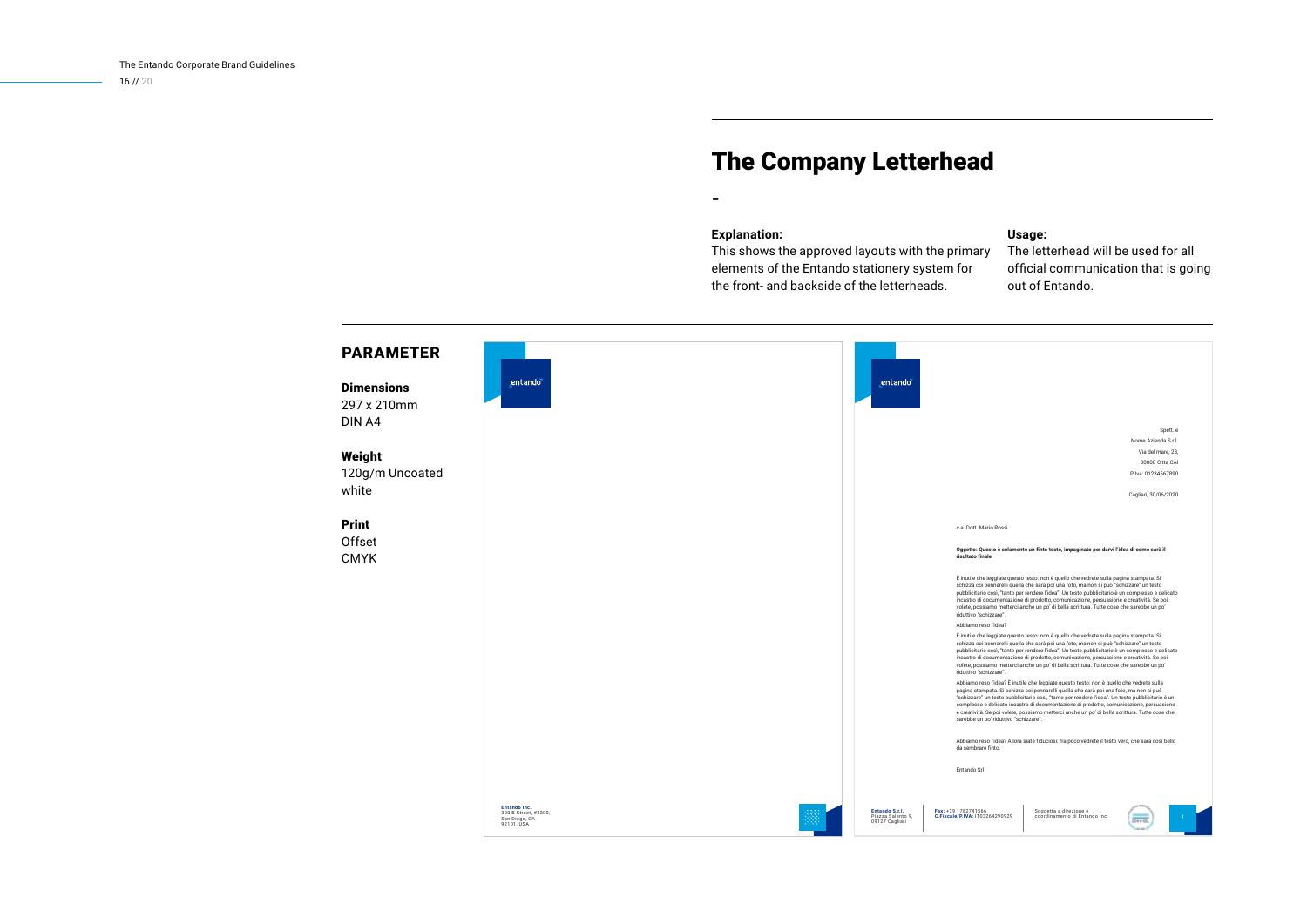## The Company Envelope

#### **Explanation:**

-

This shows the approved layout with the primary elements of the Entando stationary system for envelopes.

#### Dimensions

297 x 210mm DIN A4

Weight 120g/m Uncoated white

#### Print **Offset** CMYK

The Company Business Cards

#### Explanation:

-

This shows the approved layouts with the primary elements of the Entando stationary system for business cards.

#### Usage:

The business cards will be used for all official contact and communication of Entando. Insert the Entando letterhead and send your documents throughout the world.



#### PARAMETER

| <b>Dimensions</b> | Weight                | Print       |
|-------------------|-----------------------|-------------|
| 85 x 55 mm        | 400g/m Uncoated white | <b>CMYK</b> |

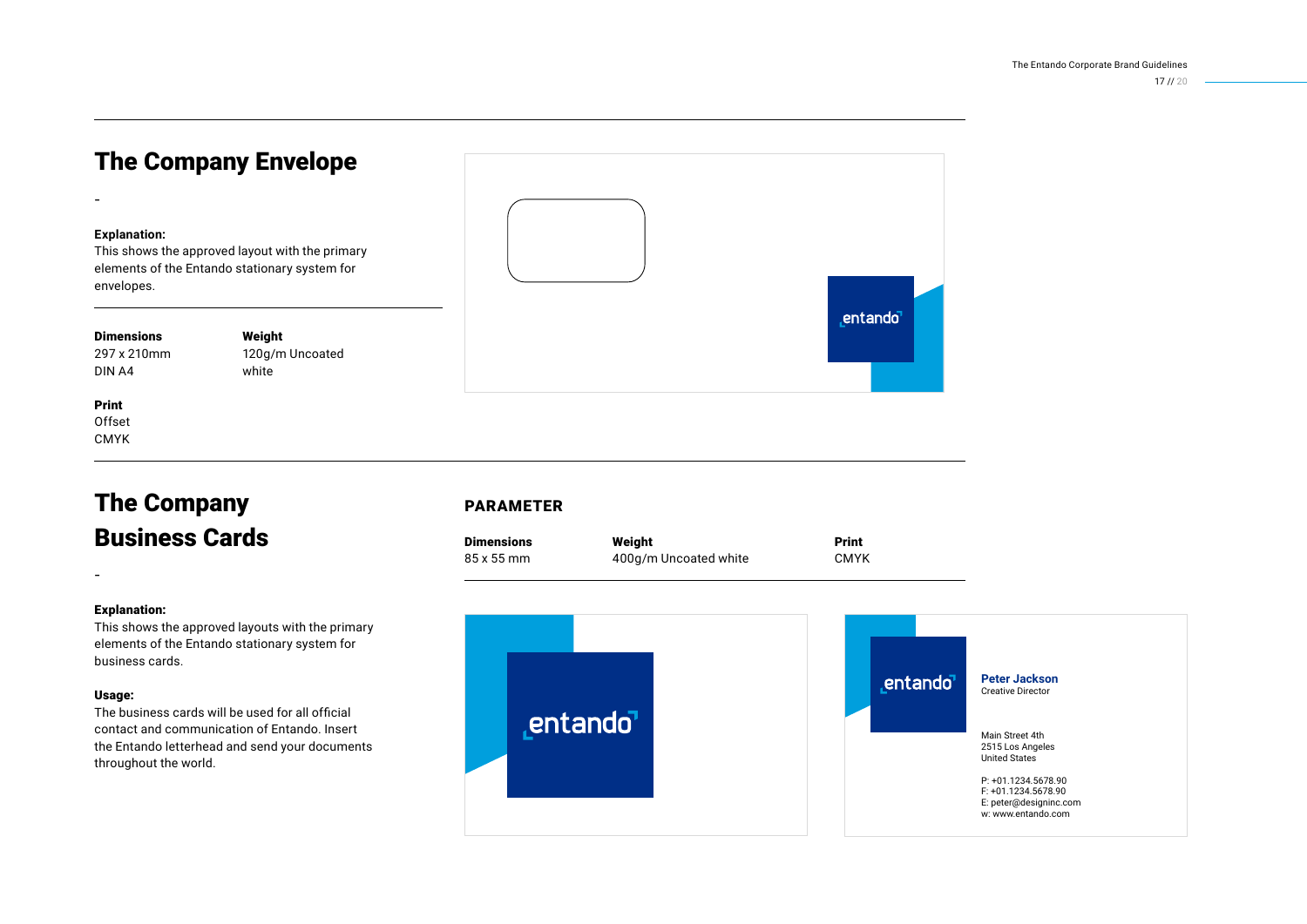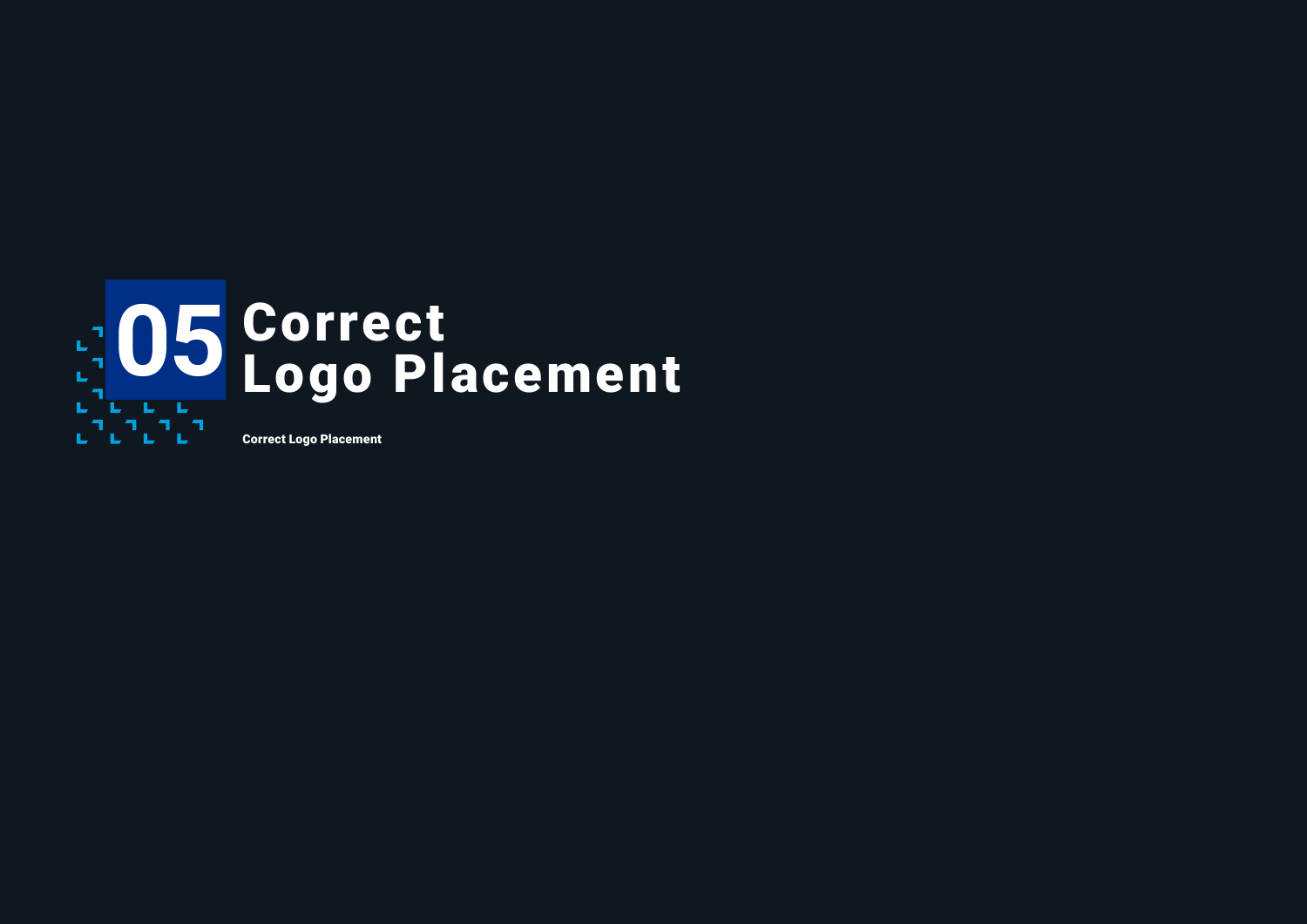

## Correct Logo Placement

#### Explanation:

-

To place the Entando logo in the correct way please use one of the approved styles that are shown on the left. Placing the Entnado logo in other ways is not allowed.

#### PARAMETER

#### Example

297 x 210mm DIN A4